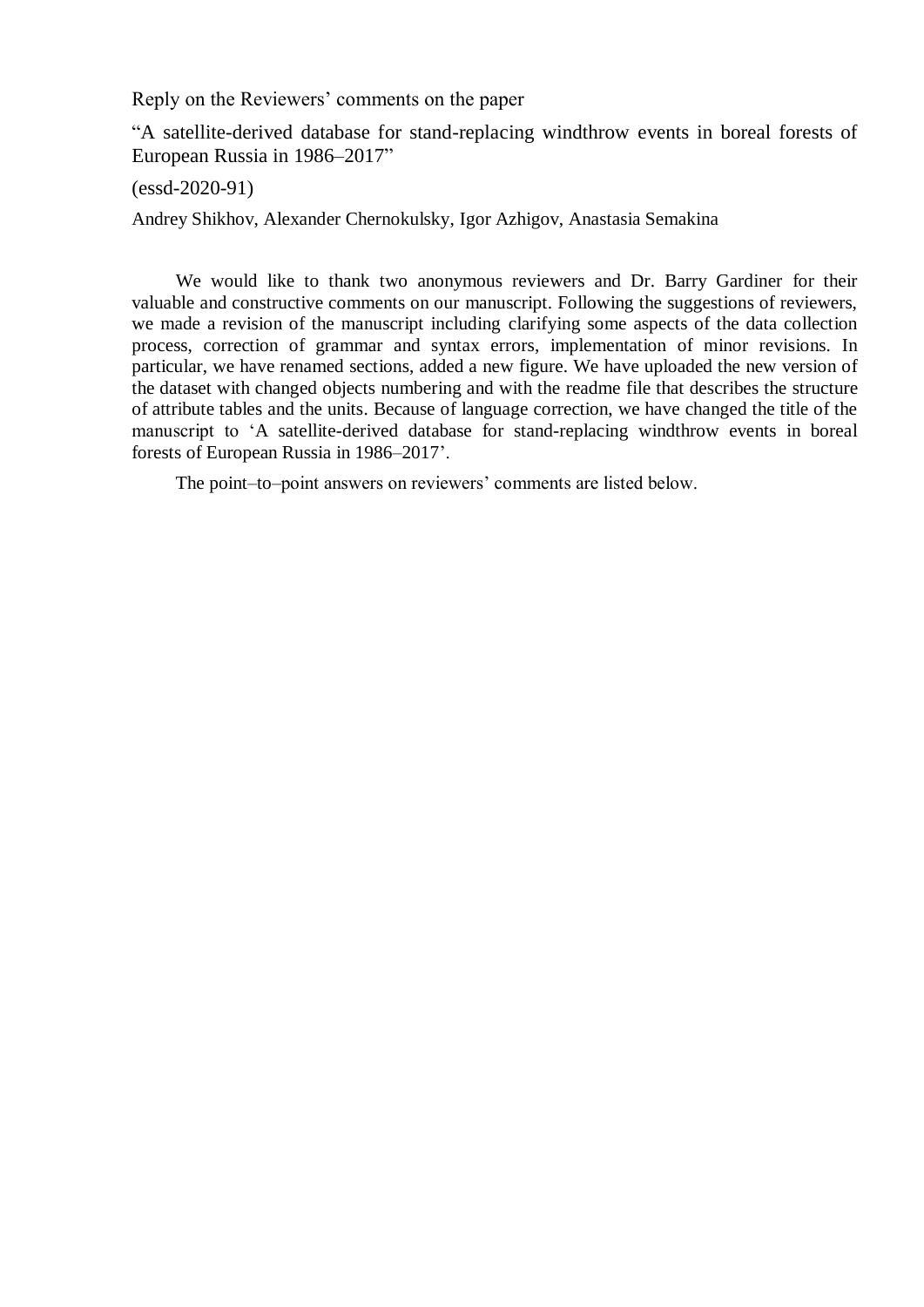# *Anonymous Referee #1:*

*The manuscript "A satellite-derived database for stand-replacing windthrows in boreal forests of the European Russia in 1986–2017" present a GIS-database on storm events in European Russia. The data base spans more than 30 years and contains over 100,000 entries, an enormous amount of data! As such, I believe that the manuscript and database are an important addition to the literature, as information on windthrows is rare. I applaud the authors for undertaking such a great effort in compiling the data. That said, I have some issues and comments, which in my opinion need to be addressed before publication.*

*(1) The assessment includes a lot of subjective calls from the interpreter and there is no formal validation. I fully understand that validating the database is very challenging, but I would have at least expected some assessment on how accurate the data is. There are many steps involved in collecting the data, and some of them seem to be highly dependent on local knowledge. From this I assume that the accuracy will be higher in some regions (where there is ample local knowledge), but lower in others. In particular, I was wondering whether you searched the forest area of ER systematically or whether you applied any other "sampling strategy" to ensure you don't miss a storm event. Moreover, the accuracy will depend on the availability of HRI. Was HRI available for each year after 2001, or only for selected years? The authors address some of these issues in the discussion, which I appreciated, but maybe they should make clear from the beginning on that the database is a subjective collection and probably far from complete and/or consistent.*

We agree that due to several limitations of the method and satellite data the database is spatially and temporally inhomogeneous and hence incomplete. We have added corresponding information into the Abstract. Sections 2, 4, and 6 were also amended.

We devoted the whole Section 6 to discussing of factors influencing the data accuracy including such factors as percentage of forest-covered area, forests species composition and forest management practices. In general, our data has highest accuracy for low-populated northern and eastern part of the ER, where forests cover 70-90% of the territory and dark-coniferous forests are widespread. In turn, the data may be less accurate for southern part of the study area, where some windthrow areas probably could be missed. The relevant information has been added to Section 6.

Each windthrow from our dataset was validated (that is, it was clarified that it is actually a windthrow), based on pre- and post-event Landsat/Sentinel-2 images, high-resolution images and additional information. So, the probability that any forest disturbance was mistakenly referred to a windthrow is minimal. However, we agree with the reviewer, that some thresholds used in the data collection process, in particular the thresholds for the minimum area of EDAs and windthrow, as well as the threshold for the minimum distance for separating successive windthrow, are somewhat subjective.

We should stress, that the searching of windthrow areas based on GFC/EEFCC was systematic. The GFC/EEFCC-based collection of forest loss areas with windthrow-like signatures was carried out separately for each region of the ER. A grid with 50 km cell size was built inside the region, which helped to organize the searching of windthrow-like forest disturbances. The relevant information has been added to Section 4.1.1.

The HRI are available only for several years (usually 2-8 images for the entire period 2001- 2017), and the year of 2001 is the only year of the appearance for the first HRI. Wherein, some areas in the northern part of the ER are not covered by HRI. However, the lack of HRI affects determination of windthrow type (windstorm- or tornado-induced) rather its identification accuracy. The relevant information has been added to Section 2.2.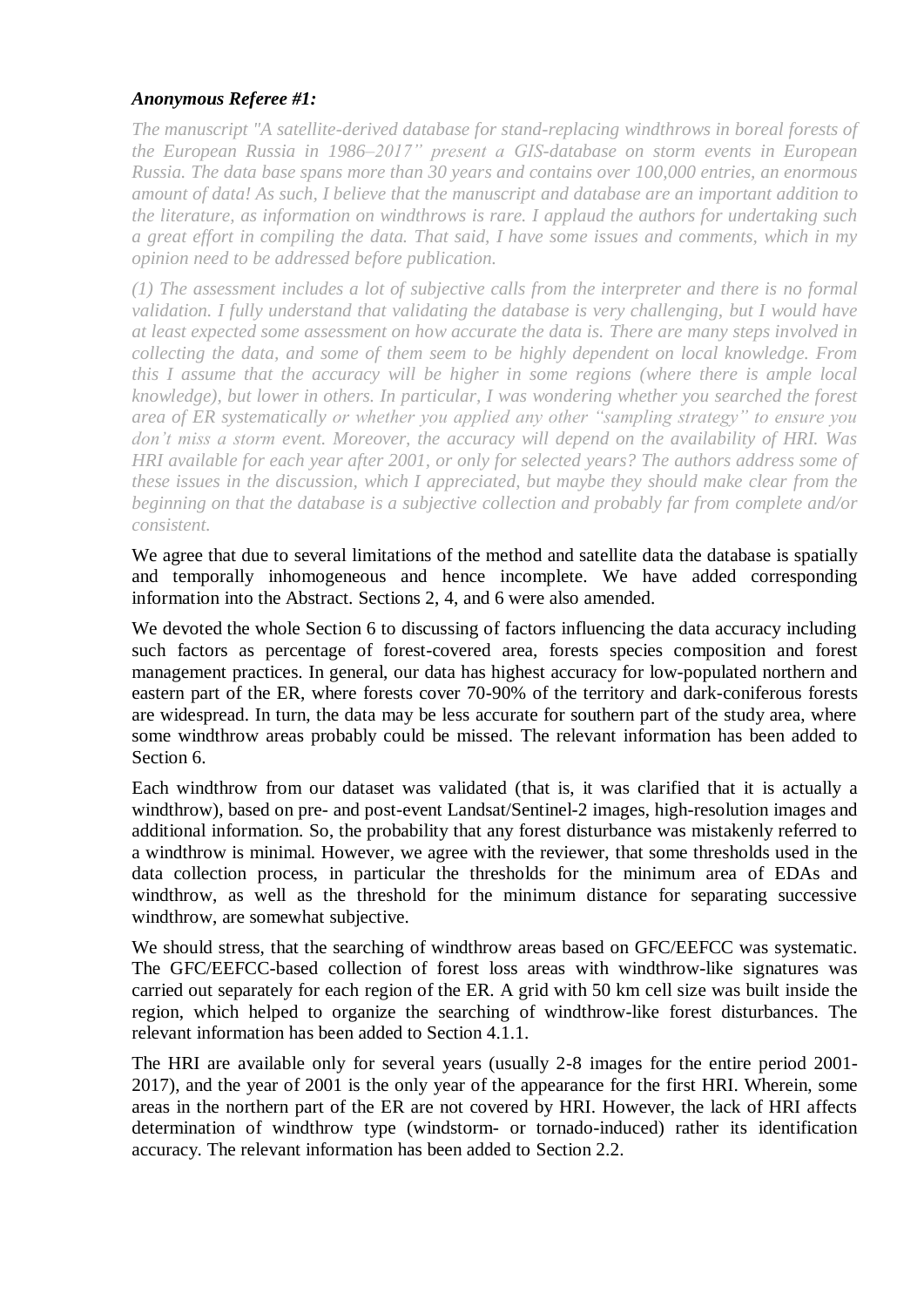*(2) In the same line as the previous comment, many of the decision to group patches to windthrows, etc. are based on arbitrary thresholds. I wonder whether the authors have tested the sensitivity of their results to those thresholds. The allocation of patches to windthrow events might look very different with slight changes in threshold values.*

Indeed, in our method, we used a number of thresholds that have some subjectivity but are based on previous studies. For instance, the 10-km threshold for separate successive windthrow from each other is based on study of Doswell and Burgess (1988), who proposed the 5–10 miles (8–16 km) threshold for the gap to separate one skipping tornado from two successive tornadoes. The threshold for minimum area of EDAs was chosen based on study of Koroleva and Ershov (2012) who showed high uncertainty of estimated geometrical characteristics of small-scale windthrow (less than  $1800 \text{ m}^2$ , i.e., two GFC pixels). In addition, we decided to filter out such small-scale disturbances since it is virtually impossible to confirm their wind-related origin.

We performed sensitivity test for the latter threshold and found that the absence of minimum accepted area for EDAs will increase area of windthrow by 2-3% on average (up to 6%). The optimization of other threshold values can be evaluated in further studies that should involves ground-based data.

We have added this information to Sections 4.1.1 and 4.1.4.

## *(3) You do not explain how the Landsat data was processes. Please give some details on the processing.*

We downloaded Landsat images (L1T processing level) from<https://earthexplorer.usgs.gov/> and [https://eos.com/landviewer.](https://eos.com/landviewer) We did not use any atmospheric correction algorithm for the image preprocessing (see our rationale below). For NDII-based delineation process, we used only images with cloudiness less than 10% based on CFMask algorithm (Foga et al., 2017). For other purposes (verification, type and date determination), we visually inspected Landsat images for lacking clouds over the area of interest (i.e., a windthrow area).

The relevant description been added to the revised version of the manuscript (to different parts of Section 4). The reference 'Foga et al., 2017' has been added to the reference list.

*Moreover, how many Landsat images were available per year, on average?* 

The availability of cloudless Landsat images varied from year to year. The lowest number of cloud-free images (2-4 images a year on average) is available for 2003-2006 and 2012, when only Landsat-7 (SLC-off) data were available (Potapov et al., 2015). Hence, the worst accuracy of windthrow date determination is typical for these years.

On average, 8-10 cloud-free images per year can be used for windthrow identification and dates determination. Due to Sentinel-2A satellite launching, number of images per year had an abrupt increase after the summer of 2016.

We have added this information to Section 4.4.

*I guess that in Russia many winter images are covered by snow. As you use pre/post windthrow Landsat images to ensure windthrow detection, data availability is crucial. In years with only few observations, detection accuracy might be lower.*

Winter images (of land covered with snow) were successfully used for windthrow identification, especially if a storm occurred at the end of summer season, and autumn season lacked cloud-free images.

*(4) The manuscript is already well written, but needs some language editing. I give some suggestions below. Also, it is quite dry to read in some parts, but I guess this is typical for a data paper.*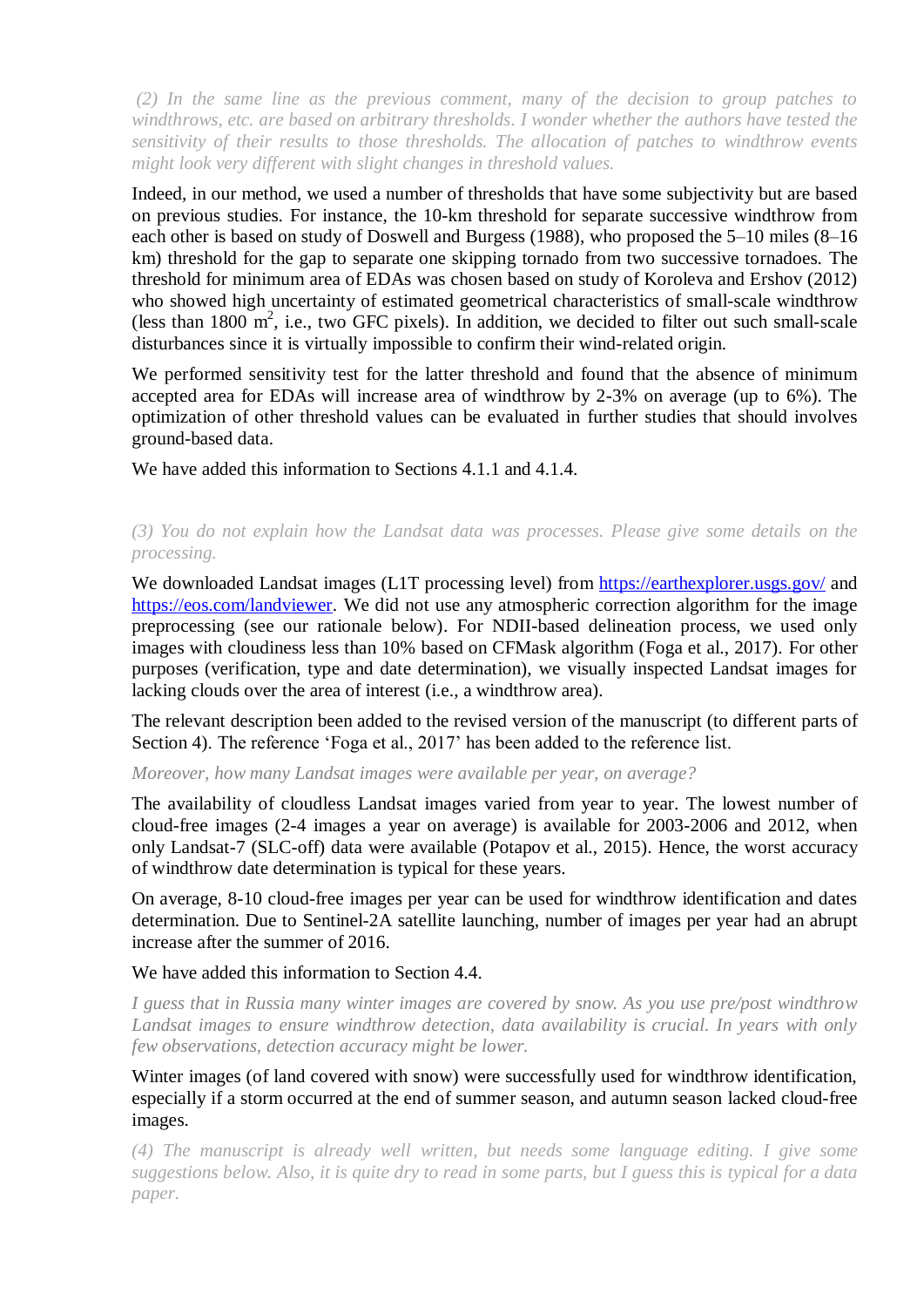# We thank the reviewer for his suggestions on language editing.

### *Specific comments:*

*Throughout the manuscript: No "the" needed before "European Russia".*

### Corrected (including the title).

*L. 17: Sentence starting with "Additional. . .": Something wrong with the sentence, please revise (e.g., "Additional information, such as . . ., is also provided."*

## Corrected.

*L. 21: Change to ". . ., which is in contrast to . . .".*

## Corrected.

*L. 23: Change to ". . . can be used by both science and management."*

## Corrected.

*L. 28: "Forests are. . ."* 

## Corrected.

*L. 29: "Exposed to. . ." and replace "and windstorms" to "or windstorms".*

#### Corrected.

*L. 37: ". . ., and droughts. . ."*

## Corrected.

*L. 38: Remove "the" before "Western. . ."*

# Corrected.

*L. 41: Change to ". . .like increasing growing stock. . ."*

## Corrected.

*L. 43: Remove "as well".*

## Corrected.

*L. 46: Remove "of" before "wind-related . . ."*

### Corrected.

*L. 56: Remove "substantially"*

## Corrected.

*L. 62: Replace "on the Earth" with "globally"*

## Corrected.

*L. 66: Replace "publication" with "opening"*

### Corrected.

*L. 75: Replace "the archive of Landsat images" with "the Landsat archive"*

#### Corrected.

*L. 76: Remove "the" before "public map. . ."*

# Corrected.

*L. 79: Add "the" before "windthrow delineation. . ."*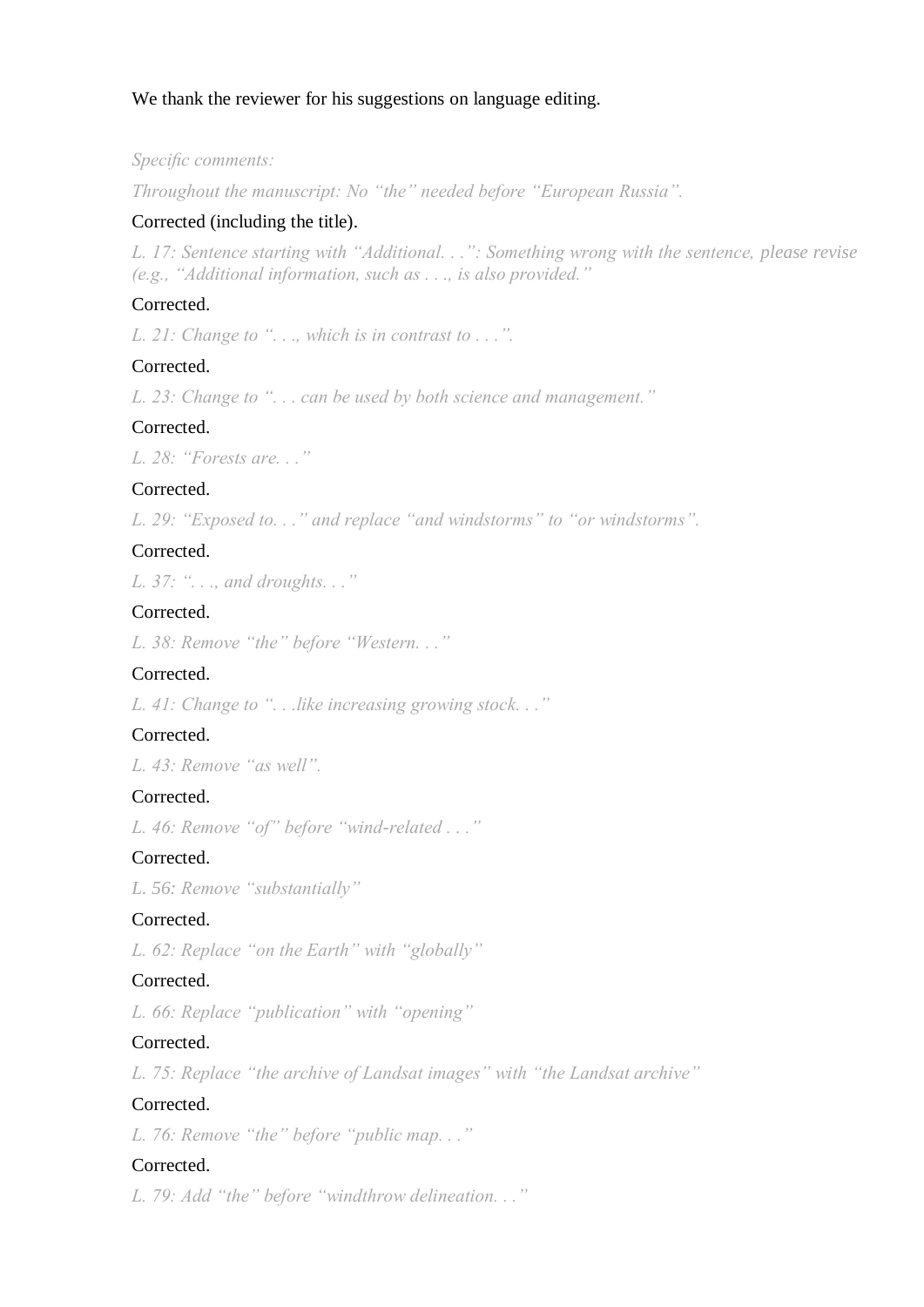## Corrected.

*L. 74-82: You rather describe where you do what in the manuscript, which is not of interest at this point. I strongly suggest to revise this paragraph to give a detailed description of what data and which specific attributes you will collect; and what is the rational for collecting those.*

Corrected. The paragraph has been partially rewritten; the description of the data and specific attributes has been added. The sentence on the importance of collecting the windthrow database has been added to the previous paragraph.

*L. 88: "study region" not "study regions". It is also not clear to me what the following sentence means. Please revise.*

## Corrected, the second part of the sentence has been removed.

*L. 93: What is "the large area"? Do you mean a specific area?*

## Corrected.

*L. 100ff: Why is this written in bullet points? I strongly suggest to write the section out as proper text.*

## Corrected.

*L. 101/102: Change to ". . . forest disturbance at annual temporal resolution."*

## Corrected.

*L. 108: Change to ". . . on forest loss classified into. . ."*

## **Corrected**

*L. 122: How do you download images from Google Maps or Bing Maps?*

### The sentence has been completely rewritten.

*L. 175: This might be a personal flavor, but could you give the areas in hectare or square meters? A value of 0.0018 km2 is hard to image, given all the leading zeros.*

## Corrected.

*Section 4.1.1.: How did you ensure you didn't miss a windthrow? Was there some systematic sampling design applied? How can you be sure there are only 450 windthrows? Did you look any each and every disturbance patch?*

We assume that the searching of windthrow areas based on GFC/EEFCC was rather systematic. The GFC/EEFCC-based collection of forest loss areas with windthrow-like signatures was carried out separately for each region of the Russian Federation. A grid with 50 km cell size was built inside each region, which helped to organize the searching of windthrow-like forest disturbances — the searching was performed sequentially in each cell of the grid. However, we agree, that some windthrow areas can be missed and discuss it in Section 6. Moreover, since we used the threshold values of windthrow area  $(0.05 \text{ km}^2 \text{ for tornado-induced window areas and})$  $0.25 \text{ km}^2$  for other windthrow), all forest disturbances with smaller area are missed in our database. The relevant information has been added to Section 4.1.1.

*L. 195: Revise beginning of the sentence.*

#### Corrected.

*L. 200: How was the Landsat data processed? Were any corrections or masking algorithms applied? More information needed.*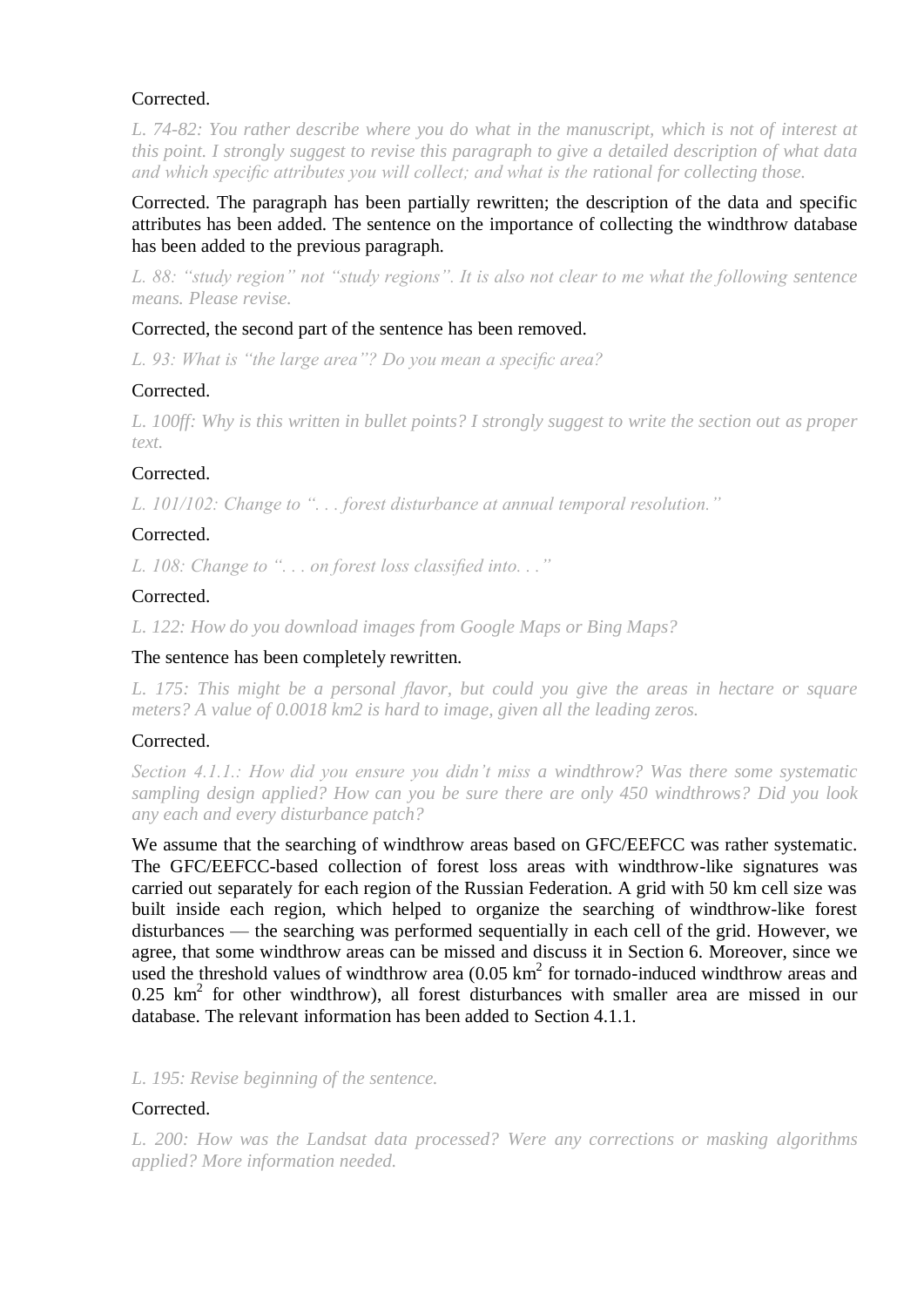We applied none atmospheric correction algorithm for preprocessing Landsat images, since NDII is based on the near-infrared (0.76 - 0.90 nm) and middle-infrared (1.55 - 1.75 nm) spectral bands that are almost insensitive to atmospheric impact. We used images with cloudiness less than 10% based on CFMask algorithm (Foga et al., 2017). The relevant information has been added to the text.

*L. 211: Change "the stand-replacing" to "a stand-replacing"*

### Corrected.

*L. 212: Not sure what is meant by "However, this value may be less if these disturbances hold the substantial part of the image."? Please explain.*

The paragraph has been rewritten for clarity.

We estimated threshold value from the statistics of ∆NDII raster. Firstly, we obtained the mean value and standard deviation of ∆NDII within the entire forest-covered area on image. Standreplacing forest disturbance inherently has ∆NDII values substantially higher than the image average. To separate stand-replacing forest disturbance from other forest-covered area, we used the threshold value of two standard deviations, which was previously tested by Koroleva and Ershov (2012). However, in some cases the ∆NDII distribution within the entire image was skewed (e.g., due to the presence of cloud decks or haze on the post-event image). In such cases, we lowered the threshold value of ∆NDII iteratively by comparing the detected changes with results of visual identification of windthrow on a post-event image (using several examples located in different parts of windthrow). As a result, actual threshold values ranged from 1.5 to 2 standard deviations. Then, a binary raster of detected changes (i.e., forest losses) has been created (see fig. 4d) and converted to a shapefile. This information has been added to Section 4.1.3.

#### *L. 230: "A similar threshold value. . ."*

## Corrected.

*L. 230ff: Here for instance I have the feeling that the choice of thresholds is very subjective and depends largely on the interpreter and his/her knowledge. How can we make sure that the data collection is systematic and not biased?*

We selected this threshold values based on Doswell and Burgess (1988), who proposed the 5-10 miles (8-16 km threshold for the gap length to separate one skipping tornado from two successive tornadoes. It is also important, that this threshold determines only geometrical characteristics of single windthrow (the second layer of the GIS database) and do not affect the total area of a storm event (the third layer of the GIS database). The relevant text has been added to Sections 4.1.4 and 4.3.

## *L. 270: How did you assess whether a storm happened in winter? My guess is that satellite data and HRI data is mostly only available for the growing period.*

The availability of the Landsat and Sentinel-2 images does not depend on the season of a year, excluding some years, e.g. 2003–2006, when only the Landsat-7 (SLC-off) images were available. In fact, wintertime images were widely used at all stages of the data collection. We agree with the reviewer that the frequency of obtaining of cloudless images in autumn and winter was lower than in summer season, but it was sufficient for the analysis. The text in Section 4.4 has been corrected to highlight this issue.

*L. 292ff: How was the central line drawn? By hand? Or did you use an algorithm to do so? Is the line sensitive to the allocation of patches to wind throw events?*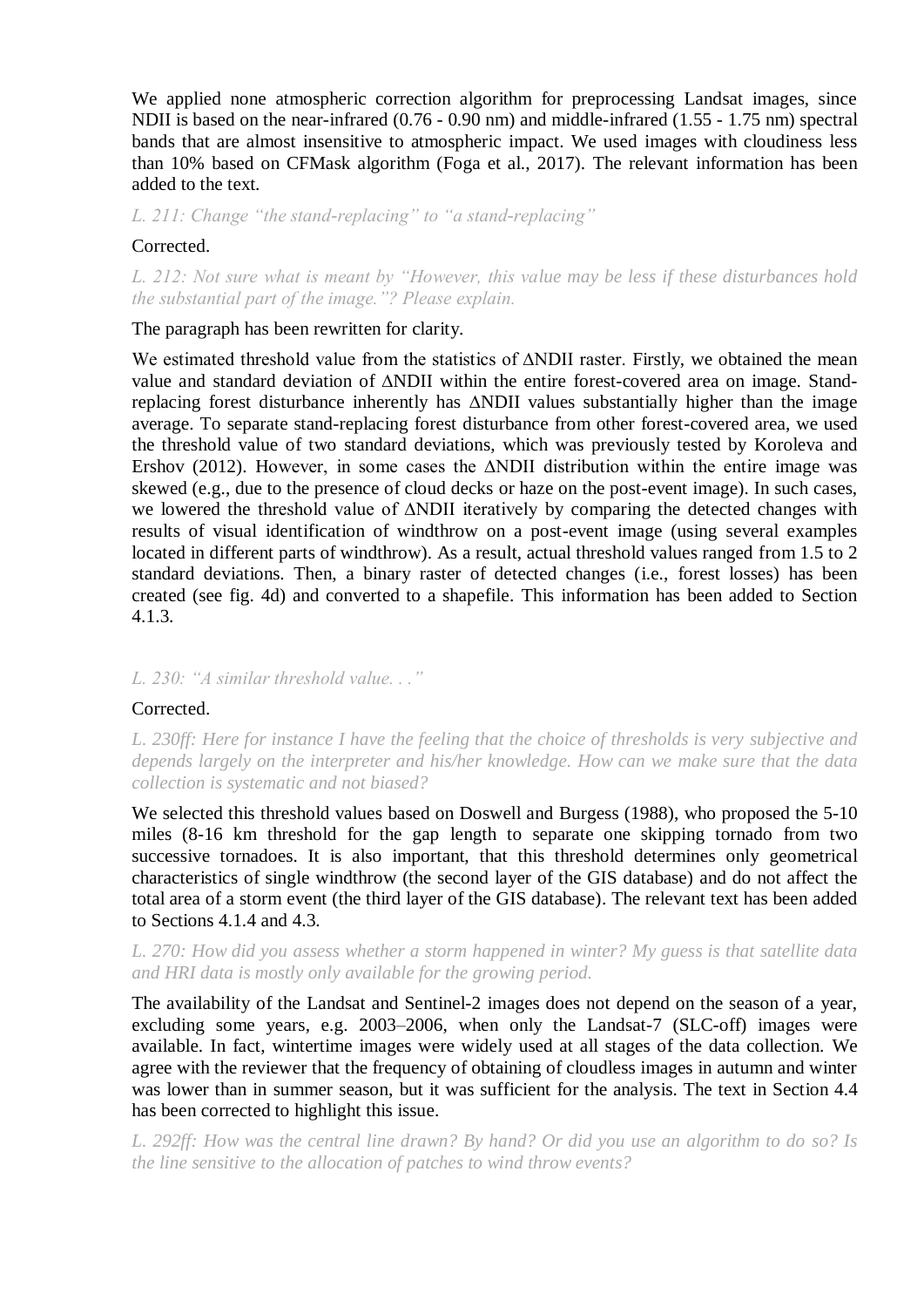The central line was created automatically (using a Python tool) as a distance between two farthest points of a windthrow. It is insensitive to the allocation of patches to windthrow area. The explanation has been added to Section 4.3.

L. 389ff: This is discussion and not results. In genera you mix up a lot of results reporting and *discussion. In general, I think that is fine for such a paper, but then you should rename the section to Results and Discussion; and give the Discussion section a more informed title.*

We agree. The section "Results" has been renamed to "Results and Discussion", and the section "Discussion" has been renamed to "Data and method limitations"

## *L. 446: You note that no winter windthrows were found. This might be a result of missing winter observations, right?*

Both Landsat-based products GFC and EEFCC reveals stand-replacing windthrow area regardless of the season of its appearance. In particular, if windthrow happened in winter it would be clearly seen on image taken in subsequent vegetation period because of rather slow forest recovery process. Therefore, the revealed lack of winter windthrow is feasible due to the climatic conditions of the study area and does not associated with data limitations. In particular, winter storms from Western Europe reach the territory of Russia already weakened (Haylock, 2011), while low temperatures and soil freezing also prevent stand-replacing windthrow in Russian forests during winter season (Suvanto et al., 2016). According to (Suvanto et al., 2016), winter windthrow are not typical for Finland as well. The relevant information has been added to Section 5.3.

*Conclusion section: You are cautious in interpreting trends in windthrow area due to inconsistencies in your data. This is great and much appreciated. However, you then conclude that the positive trend for large windthrows likely is "real". But how do you come to this conclusion? Without proper validation, we can't be sure about this. I suggest to remove this conclusion.*

#### We agree with this suggestion and have removed this conclusion.

## *Comments on the database:*

*The dataset was downloadable and could be opened in standard GIS software (QGIS).All entries had attributes. The projection of the GIS layers was set. Units were not specific. I thus encourage the authors to add a README or similar metadata file to describe the units (i.e., are, length, etc.).*

We agree. The 'Readme' file that describes the structure of attribute tables and the units has been added to the dataset. We have also changed the objects numbering inside each GIS layer of the database (the relevant description has been added to Section 3). The URL address of the dataset has been changed to https://doi.org/10.6084/m9.figshare.12073278.v6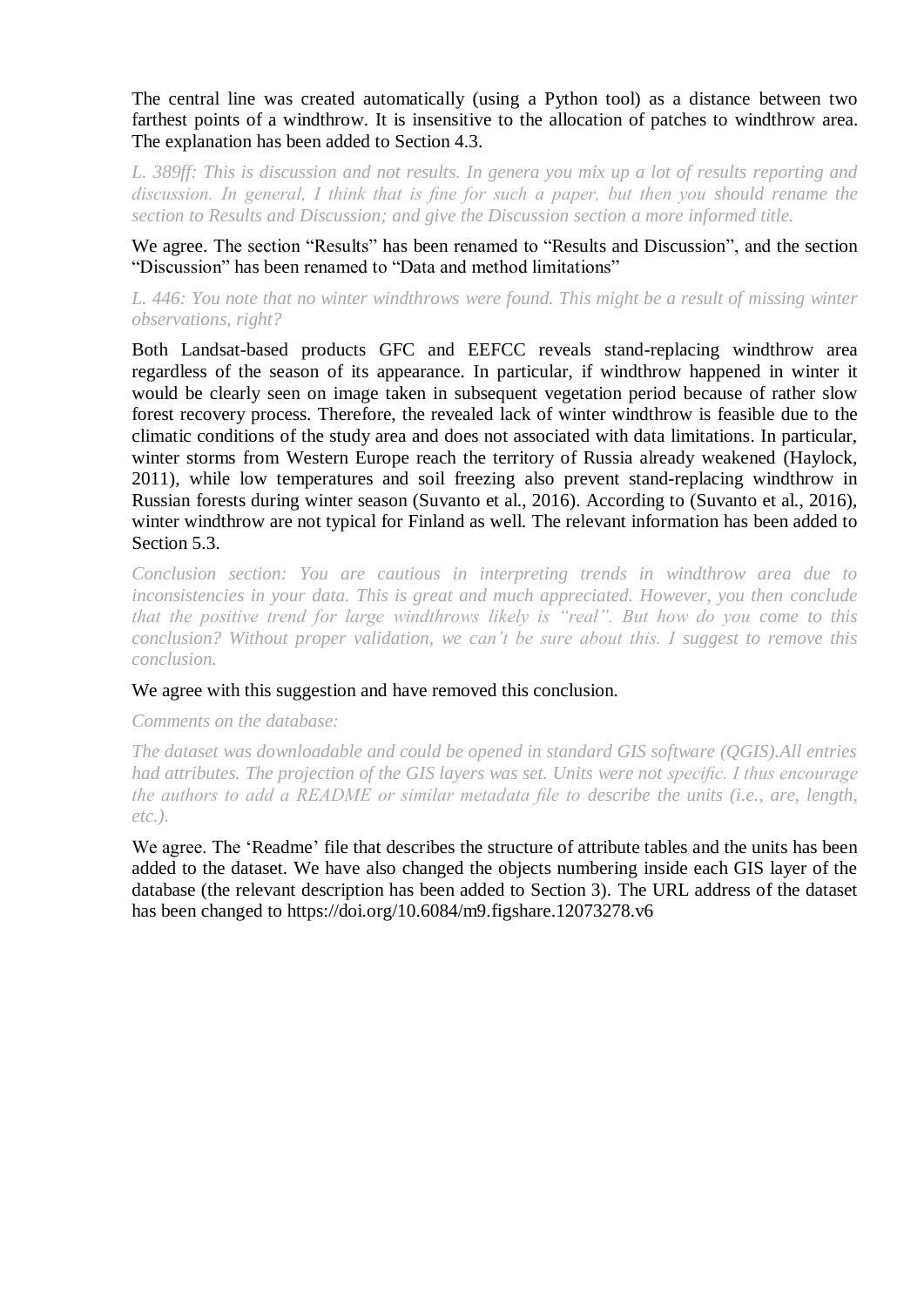# *Anonymous Referee #2:*

*The manuscript described the development of a satellite-driven GIS database containing information on stand-replacing windthrows in boreal forests of the European Russia between 1986 and 2017. Based on this database the spatial and temporal distribution of windthrows in European Russia is also presented in the manuscript. The manuscript is well structured and written (although the large number of acronyms make the reading difficult in places) and is free of errors in logic. Furthermore, the manuscript is filling a gap concerning the climatology of severe storms in European Russia, especially in the sparsely populated area.*

### *Minor comments*

*line 10: "natural disturbances" is not clearly defined in this context*

## The word "natural" has been deleted.

*line 14: "[...] determine the type of"*

## Corrected.

*line 17: "[...] with an area"*

## Corrected.

*line 18: replace "contained" with "containing"*

Corrected according to the suggestion of the first reviewer. The phrase has been modified as follows: "Additional information such as weather station reports and event description from media sources is also provided".

*line 21: "[...] happened in the summer"*

## Corrected.

*line 24: no need to include this information in the abstract.*

We agree; the information has been removed.

*line 29: from my point of view "disturbance" is not a good choice of word in this context*

‗Natural disturbance agent' is a commonly used term relating to wildfires, windstorms, insect outbreaks, etc. (see e.g. Ulanova, 2000; Seidl et al., 2017).

*line 36: "Particularly, both the [...]"*

## Corrected.

*line 45: "[...] convective storms in the warm season"*

## Corrected.

*line 50: not sure what "macro-regional" is in this context*

## The word 'macro-regional' is has been replaced by 'international'.

*line 52: replace "presented" with "compiled"*

## Corrected.

*line 54: remove extra open parenthesis*

## Corrected.

*line 100: "[...] that occurred"*

## Corrected.

*lines 151-155: maybe the authors should add a figure containing examples of the "three hierarchical levels"*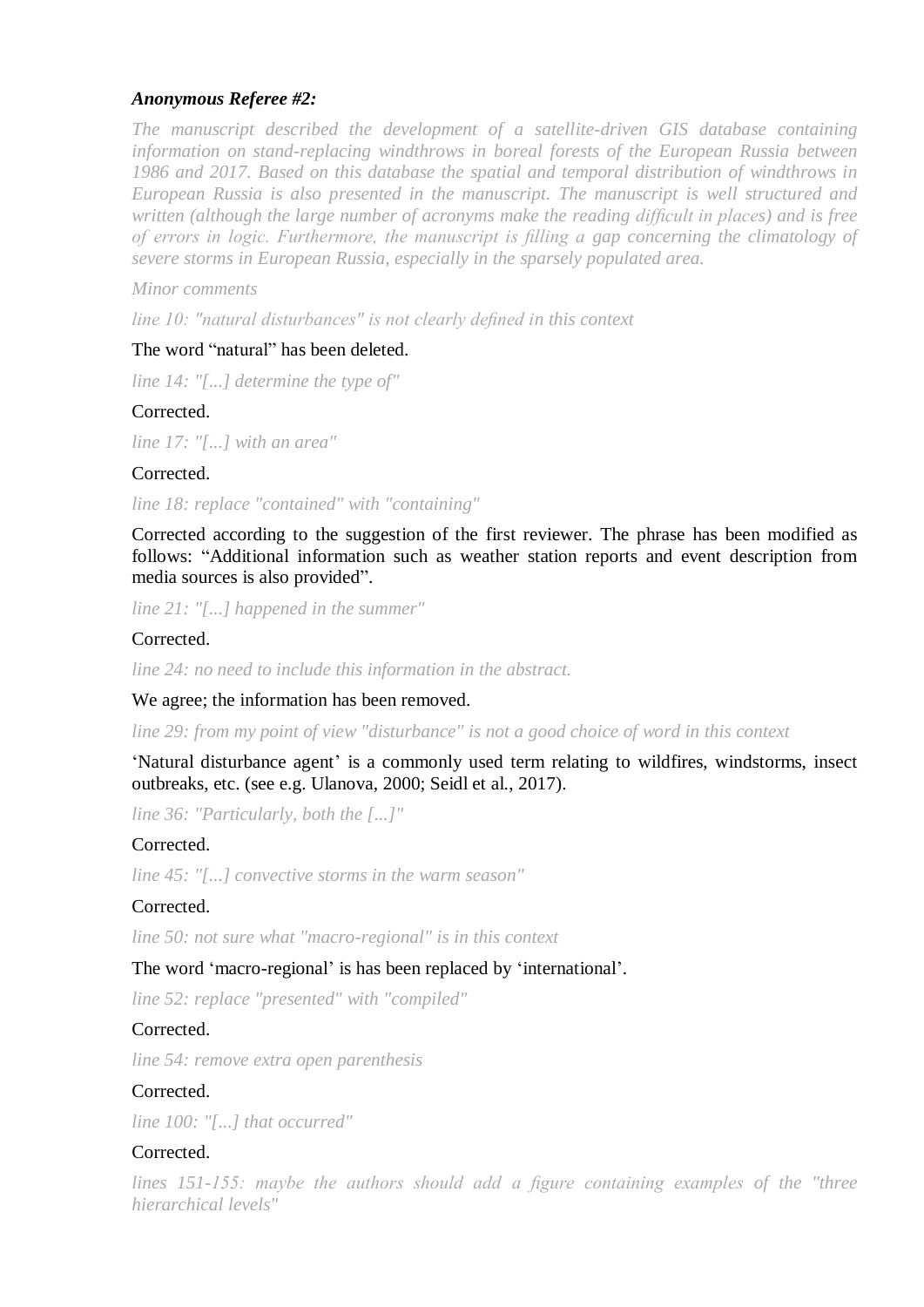A new figure 3 has been added that shows an example with all three hierarchical levels of the database, explains the determination of geometric characteristics of storm event, and shows the examples of parallel and successive windthrow. Correspondingly, numbers of all subsequent figures have been changed.

#### *line 208-210: the choice of thresholds is not clearly defined*

#### The paragraph has been rewritten for clarity.

We estimated threshold value from the statistics of ∆NDII raster. Firstly, we obtained the mean value and standard deviation of ∆NDII within the entire forest-covered area on image. Standreplacing forest disturbance inherently has ∆NDII values substantially higher than the image average. To separate stand-replacing forest disturbance from other forest-covered area, we used the threshold value of two standard deviations, which was previously tested by Koroleva and Ershov (2012). However, in some cases the ∆NDII distribution within the entire image was skewed (e.g., due to the presence of cloud decks or haze on the post-event image). In such cases, we lowered the threshold value of ∆NDII iteratively by comparing the detected changes with results of visual identification of windthrow on a post-event image (using several examples located in different parts of windthrow). As a result, actual threshold values ranged from 1.5 to 2 standard deviations. Then, a binary raster of detected changes (i.e., forest losses) has been created (see fig. 4d) and converted to a shapefile. This information has been added to Section 4.1.3.

## *lines 220-240: is not clear how the thresholds used in this section have been derived*

We used the 10-km threshold as the slightly modified value proposed by Doswell and Burgess (1988) who suggested to use the  $5-10$  miles  $(8-16 \text{ km})$  threshold for a gap to discriminate between one skipping tornado and two successive tornadoes. The reference to (Doswell and Burgess, 1988) has been added to the revised version of the manuscript.

*line 261: the ratio of length to width of 10:1 is based on previous studies conducted for European Russia?*

Yes. This is typical ratio for tornado length and width for US (Schaefer and Edwards, 1999) and for Northern Eurasia (Shikhov and Chernokulsky, 2018).

The clarification has been added to the revised version of the manuscript.

*line 323: "[...] we calculated as well"*

## Corrected.

*line 323: "estimation" instead of "estimating"*

#### Corrected.

*line 348: citation not in the correct form*

## We have checked the correctness of the citation.

*line 361: citation not in the correct form*

## We have checked the correctness of the citation.

*line 439: "storm events occurred"*

## Corrected.

*line 472: is not clear what the authors meant by "contain fewer plots"*

A typical tornado-induced windthrow event on average contains less EDAs than non-tornado induced one. The word "Plots" has been replaced by "EDAs".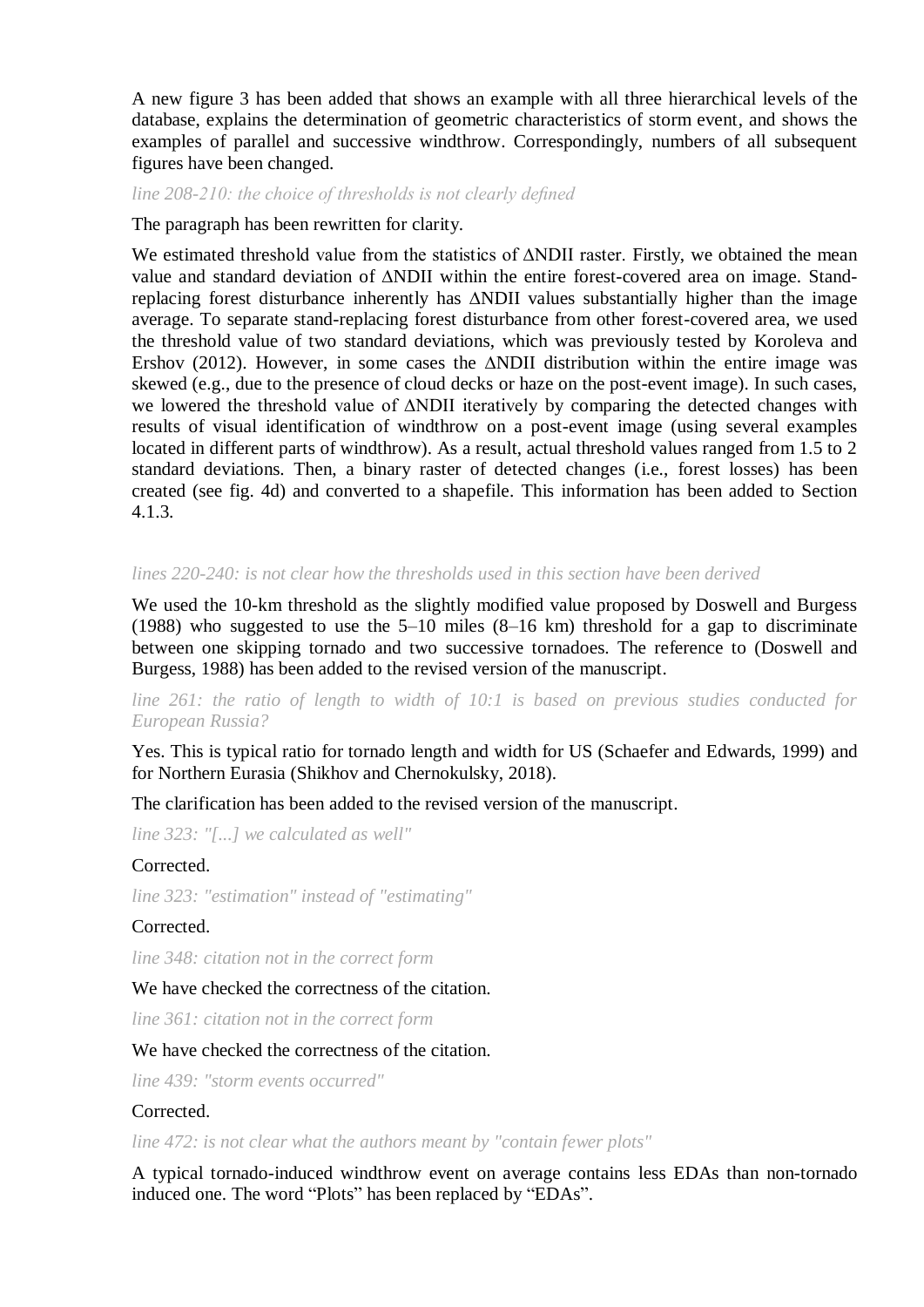# *Interactive comment from Barry Gardiner*

*Main Points*

*1. Language needs some help. I would recommend the paper being checked by a native English paper because in some places the meaning was not totally clear.* 

# Language has been improved.

*2. Unlike the earlier reviewer I was really impressed at how much effort was put into assessing the potential errors in the assessment. I also think the authors were completely honest about limitations in the data and their assessments. Such honesty will give really help users of the data.* 

## In the revised version, we made minor changes according to the first reviewer suggestions.

*Minor Points* 

*1. I would recommend referencing the paper Ulanova, N.G., 2000. The effects of windthrow on forests at different spatial scales: a review. For. Ecol. Manage.135, 155–167. https://doi.org/10.1016/S0378-1127(00)00307-8 This paper deals with the effects of wind in the Russian boreal forest. It is a brilliant and seminal paper.* 

The reference to this paper has been added in the Introduction section.

*2."windthrow" not "windthrows" throughout. Plurals in English can be difficult.* 

## Corrected (including the title).

*3. I think early on you need to tell the reader that your analysis was done manually and not automated. That is important to understand the process. Also refer whenever possible to Fig. 2 which is super useful.* 

We have added the word 'manually' into the Abstract. Additionally, the short sentence on the manual character of the data analysis has been added to the beginning of Section 4. The additional references to figure 2 have been added throughout the text.

*4. Page 6. I think some more justification of the limits you set would be helpful, for example the lower limits on size of EDAs.* 

We removed all EDAs with an area  $\leq 1800$  m<sup>2</sup> that equals to area of two GFC pixels. We filtered out such small-scale disturbances since it is virtually impossible to confirm their wind-related origin. Moreover, the area of local windthrow can be almost three times overestimated by Landsat images (Koroleva and Ershov, 2012). Thus, this is the balance between slight underestimation of the total area of windthrow (by 2-3%) in the study region and substantial overestimation of the number of EDAs mistakenly referred to windthrow. We have decided to choose the first option.

We have added this rationale to Section 4.1.1.

*5. Page 7. What did you do in highly populated areas? Did you just accept that you will have missed wind damage on some occasions?* 

Indeed, the windthrow data obtained for the period before 2000 (using the EEFCC dataset) may be incomplete for highly-populated regions of the ER due to assignment of forest losses to broad periods, i.e., 1986–1988 and 1989–2000. To partially avoid missing of windthrows, using Landsat images, we performed additional verification of all large-scale forest loss areas (with area more than 5  $\text{km}^2$ ) in these regions independently of their geometry, since windthrow areas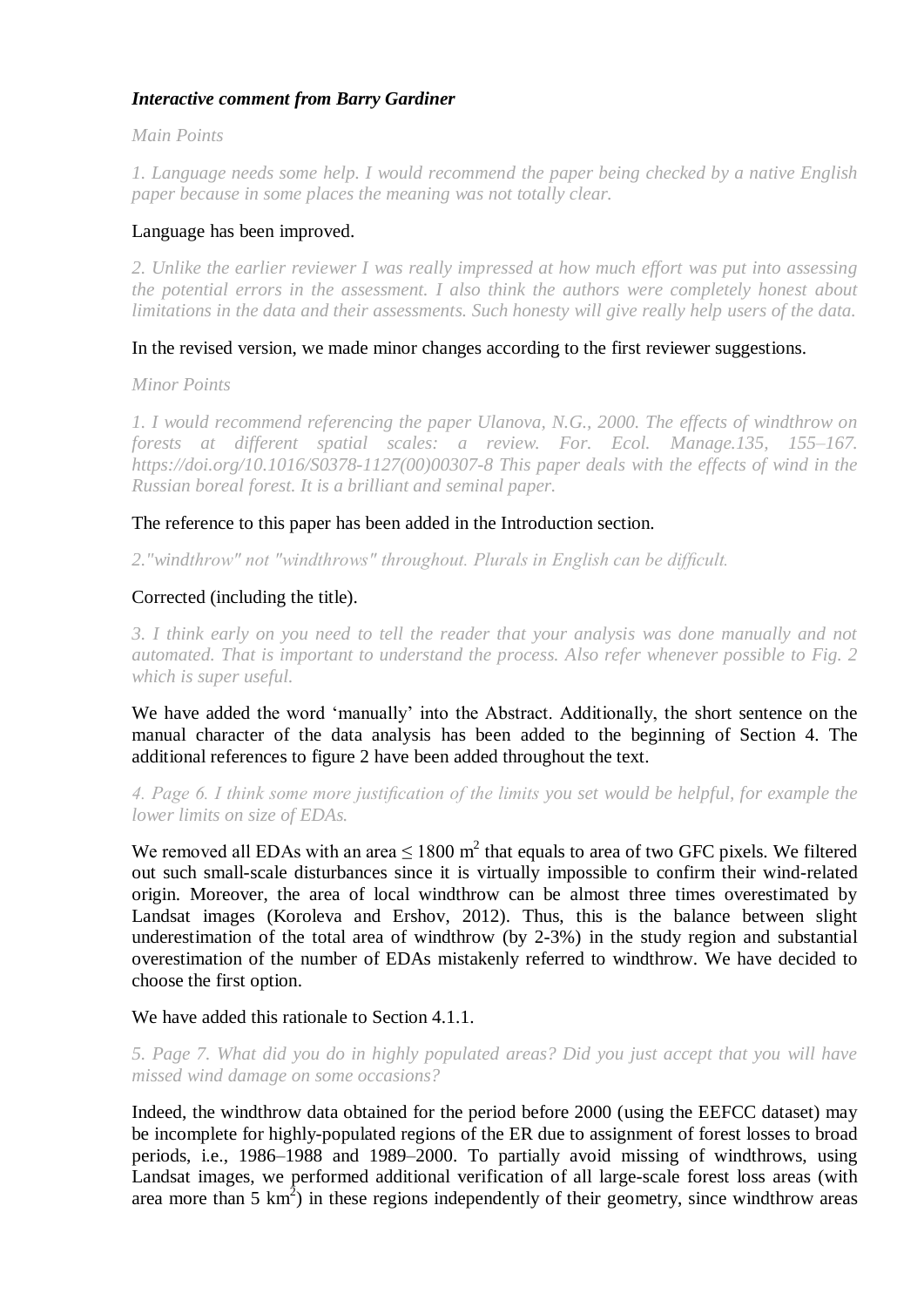can be totally masked out by logged areas. Thus, we were able to find three large-scale windthrow events in highly-populated regions of the ER. However, some windthrow events can still be missed.

The clarification has been added to Section 4.1.2.

*6. Page 7, line 212. Use "represent" not "hold".*

The paragraph has been completely rewritten according to the suggestions of the first reviewer.

*7. Page 8, line 222. Again justify the figure of 5-10 km. Do you use "rules" or is this judgement left to the observer?* 

We used the 10 km threshold, which is in the range of 8–16 km (5–10 miles) proposed by Doswell and Burgess (1988) to discriminate between one skipping tornado and two successive tornadoes. Therefore, if the nearest EDAs were located at a distance more than 10 km from each other, they belonged to different windthrow. If the distance between them was less or equal to 10 km, they belong to one windthrow except for several cases. The exceptions were associated with changes of windthrow direction, transformations of one windthrow type to another identified by the HRI, and abrupt change of forest damage degree.

*8. Page 9, line 261. I think "predominately" is better than "prevalently".* 

Corrected.

*9. Page 11, line 346. I think the symbol should be* <sup>∼</sup> *rather than <*

## Corrected.

*10. Page 13, line 367. When you say "less than 13%" what are you referring to? 13% of what?* 

It is less than 13% of the total area of windthrow events. Corrected.

*11. Page 13, line 392. But trees could break. You don't manage wind break at all in your paper.* 

It is of note, that we cannot determine whether the trees were felled or broken by the wind based on satellite images, even having very high resolution. Therefore, we use a single term "windthrow" for all types of wind-induced forest damage.

This clarification has been added to the beginning of Section 5.

*12. Page 13, line 398. Please define "parallel" and "successive".*

Successive windthrow areas induced by one storm event follow downwind one after another and approximately fall on one straight line (the angle of deviation from this line does not exceed 10- 20°). Such windthrow are presumably induced by one convective cell generating a sequence of squalls or tornadoes. In contrast, parallel windthrow areas that located within one storm event are situated parallel to each other (with an angle less than 30°). They are presumably associated with two or more different convective cells or mesocyclones, generating squalls or tornadoes, often embedded into one mesoscale convective system. The examples of parallel and successive windthrow are shown at new Fig. 3.

The definitions have been added to Section 4.1.4.

*13. Page 14, line 417. What do you mean by dark-coniferous? What species are you referring to?*